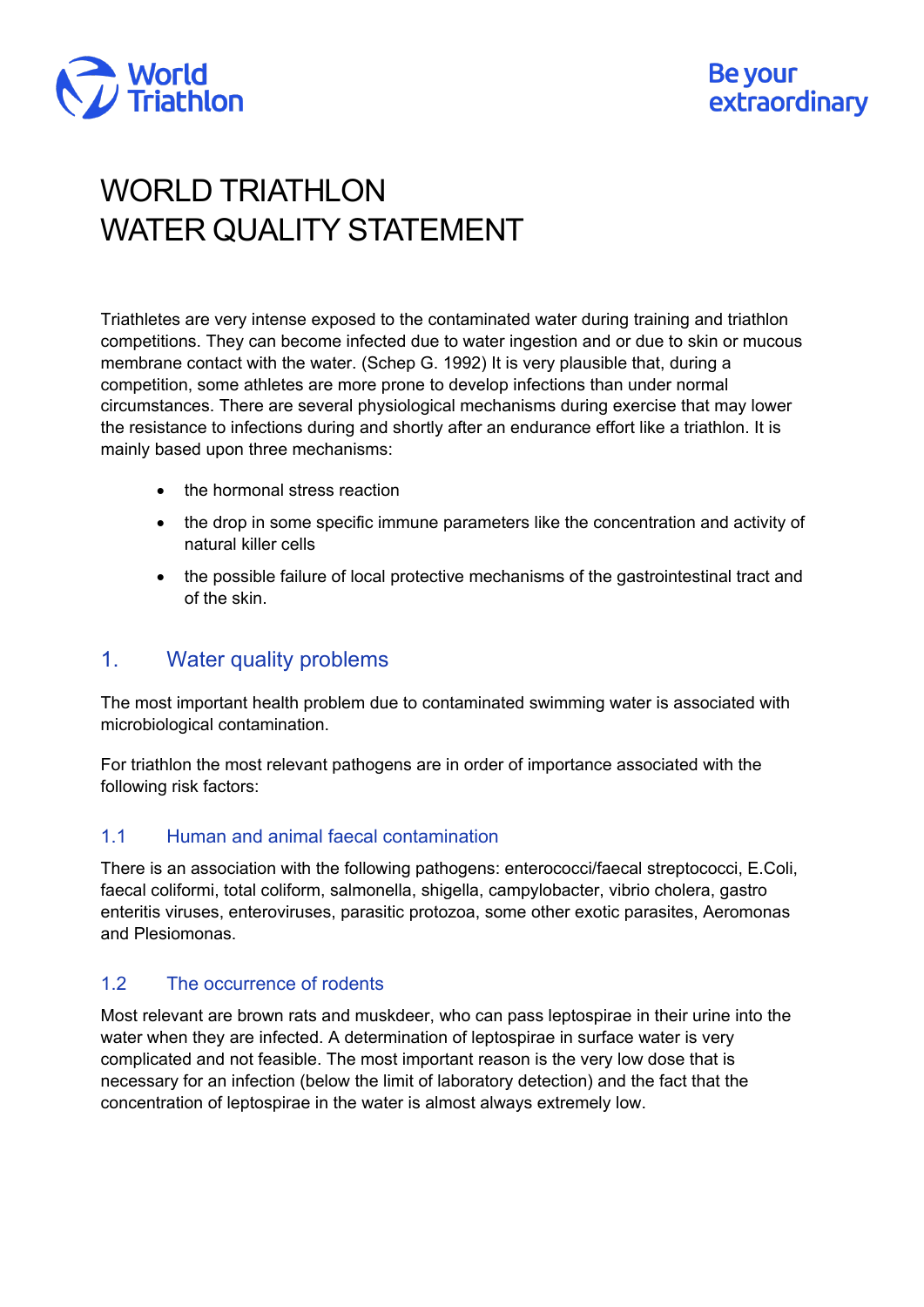# 1.3 Eutrofication of the water

Some pathogenic bacteria like Aeromonas, Plesiomonas, Cyanobacteria, can actually multiply themselves in surface water. This multiplication is stimulated if the water contains more nutritious matter (eutrofication). People may be exposed to Blue-Green algae or Red Tide algae toxins by drinking or bathing in contaminated water.

# 1.4 Bird colonies

Since birds can be infected with Plesiomonas, Campylobacter and Salmonellae they may contaminated the water with those organisms.

# 1.5 Industrial cooling water installations

It is proven that naturally occurring and potential severely pathogenic amoeba's can grow in a hot environment like the plume of an industrial cooling installation.

# 2. Risk factors

The most important risk factor is faecal contamination due to human faeces. Animal faeces is less important in harbouring human pathogens. Human faeces can come into the water directly (bad sanitation, in many countries discharge of non purified sewage and by discharge from house boats). However also purification of sewage is not able to control all the disease causing organisms. Dependant on the flow and the extent of the discharge there can be large fluctuations in the quality of the water.

Faecal contamination can harbour many potentially pathogens. It is not feasible to test all those micro organisms. Further on there is also a lack of data considering the quantitative relationship of the concentration of many of those pathogens and the risks of disease. Especially the viruses are the most hazardous.

# 3. The commonly used indicator.

Bacterial indicators of faecal contamination considered are enterococci/faecal streptococci, E.Coli, faecal coliformi and total coliform. Thermotolerant coliform bacteria are present in human and animal faeces. However they also occur in other environments that bear no relationship to faecal contamination (discharge from paper industry, brewery's etc). Escherichia coli (E.Coli) is a species of faecal coliform that is specific for faecal material from humans and other warm-blooded animals. Enterococci are a subgroup within the faecal streptococcus group and are distinguished by their ability to survive in salt water. Faecal coliforms as a group were determined to be a poor indicator of the risk of GI illness (US EPA 2002).

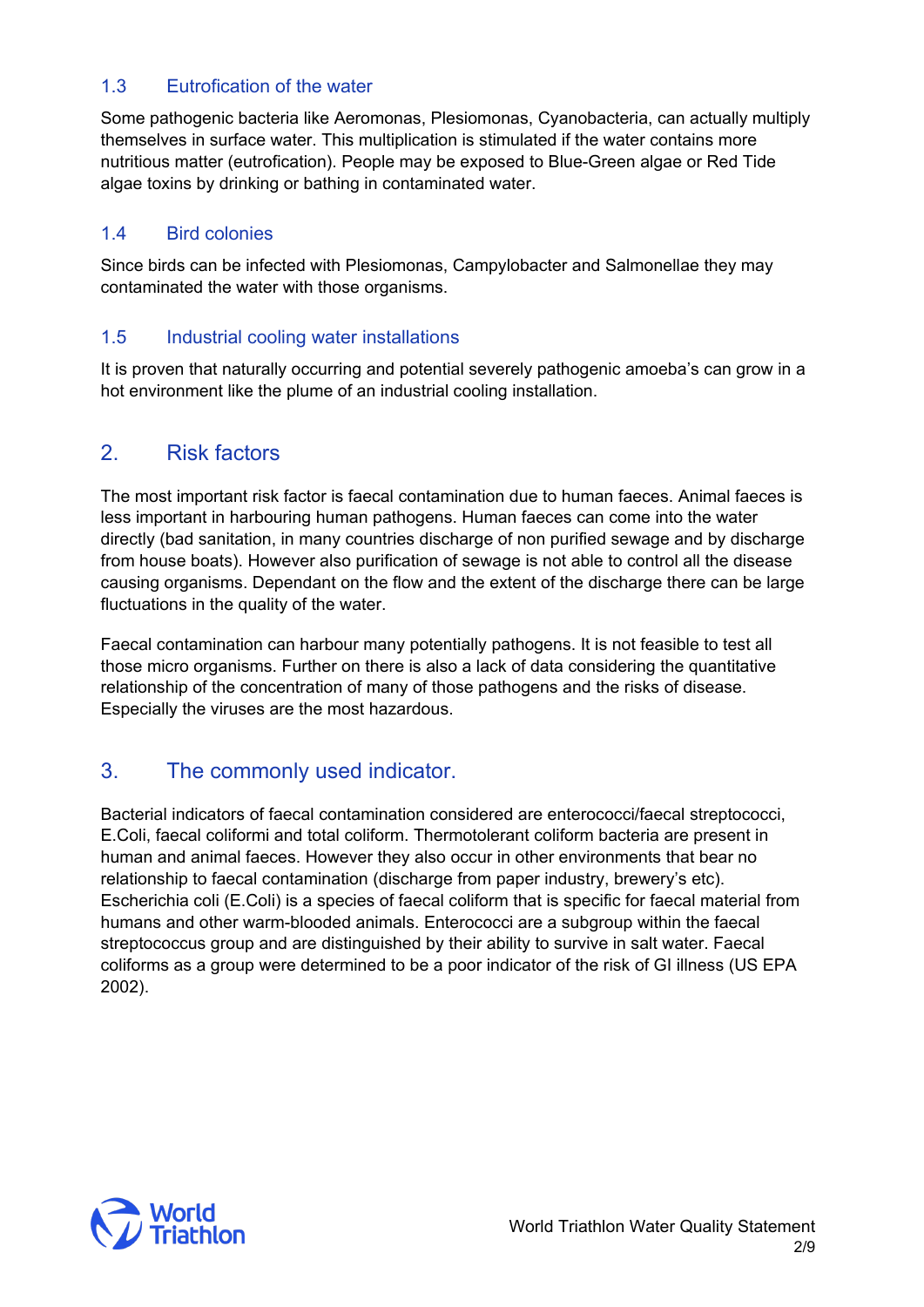# 4. Water quality control

Water quality control consists of:

#### 4.1 Sanitary inspection

Quite obviously measurable entities that are not however so specific indicators of the water quality, like:

- the colour of the water that may not change in an abnormal way
- the absence of oils that float on the water or that cause smelling
- the absence of a smelling of phenol
- a transparency of the water of more than one meter. When the diminishing transparency is caused by algae this can be considered as a sign of eutrophication and of an indicator of inferior water quality.
- the absence of the Blue-Green Algal Bloom or the Red Tide Algal- Bloom
- the absence of rodents
- the absence of industrial cooling water installations
- the absence of garbage
- sewage discharge or the occurrence of house and boats

### 4.2 Bacterial and or viral tests

Those tests are a measure for faecal contamination and they are very important regarding swimming associated health risks. Traditionally the microbiological quality of waters has been measured by the analysis of indicator microorganisms. Human enteric virus are the most likely pathogens responsible for waterborne diseases from recreational water, but detection methods are complex and costly for routine monitoring and so the main parameters analysed for compliance with the Directive are indicator organisms.

#### EEA Standards

The **Directive 2006/7/EC** reduced the number of parameters from 19 to 2 key microbiological parameters and the faecal contamination is assessed by determination of two mandatory indicator bacteria:

- Escherichia Coli
- Enterococci

The choice of microbiological parameters is based on available scientific evidence provided by epidemiological studies conducted by the WHO and health Institutes in Germany, France and Netherlands.

For some characteristics E. Coli may be considered a more useful indicator than faecal coliforms and it has been included in all recent laws regarding fresh, marine and drinking waters.(Baudisova D.1997, Briancesco R. 2005) E.Coli and enterococci are adequate indicators of GI illness in marine water. In fresh water, E. Coli is a more reliable as consistent predictor of GI illness than is enterococci. E.Coli was superior to

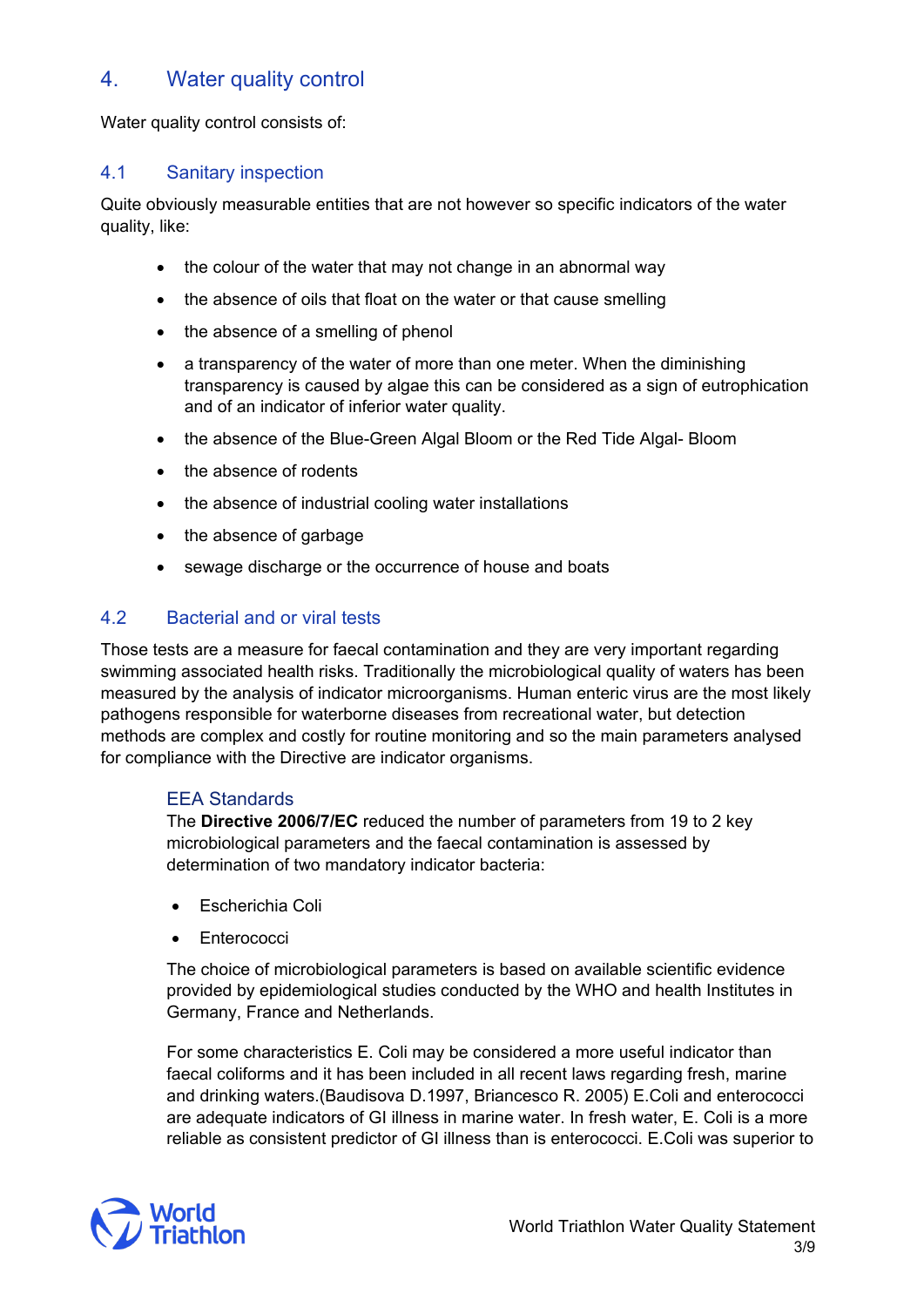enterococci at predicting illness and the E.Coli guideline level was supported because exposure below presented no significant risk, whereas exposure above were associated with an elevated and statistically significant increased risk of GI illness(Foulon et al 1983, Kay et al.1994, McBride et al.1998). The body of literature does support the use of enterococci and E.Coli as useful predictors of GI illness in marine environment. (Wade TJ et al. 2003) Also salmonellae and enteroviruses there are standards, however one will not determine those micro-organisms on a routine base.

### **EEC has a guideline limit that indicates the value that one should try to realize excellent swimming water.**

#### **For Sea and Transitional waters**

|                                                                                             | в                        |                     | n                         |  |
|---------------------------------------------------------------------------------------------|--------------------------|---------------------|---------------------------|--|
|                                                                                             | <b>Excellent quality</b> | <b>Good quality</b> | <b>Sufficient quality</b> |  |
| 1) Enterococci ufc/100 ml                                                                   | $100(*)$                 | $200(*)$            | $185$ <sup>**</sup> )     |  |
| 2) E. Coli ufc/100ml                                                                        | $250(*)$                 | $500(*)$            | $500$ (**)                |  |
| $(*)$ according to percentile 95 $^{\circ}$<br>$(**)$ according to percentile 90 $^{\circ}$ |                          |                     |                           |  |
| <b>For Inland waters</b>                                                                    |                          |                     |                           |  |
| A                                                                                           | в                        | C                   | ח                         |  |
|                                                                                             | <b>Excellent quality</b> | <b>Good quality</b> | <b>Sufficient quality</b> |  |
| 1) Enterococci ufc/100 ml                                                                   | 200(*)                   |                     |                           |  |

2) E. Coli ufc/100ml 500(\*) 500(\*) 1000(\*) 900(\*\*)

(\*) according to percentile 95°

(\*\*) according to percentile 90°

# 4.3 Weather forecast

Where the event is running under rainy conditions the microbiological contamination could improve.

# 5. Standards under discussion

It is very difficult to prove that an infection is due to an exposure with swimming in a surface water since:

- a) The symptoms are often quite vague and aspecific. So the disease in often not properly diagnosed.
- b) Viral examinations are very difficult, because there can be so many possible viruses responsible for the disease.
- c) Numerous epidemiological studies of waterborne illness in developed countries indicate that the common aetiological agents are more likely to be viruses and parasitic protozoa than bacteria (Levy et al.1998)

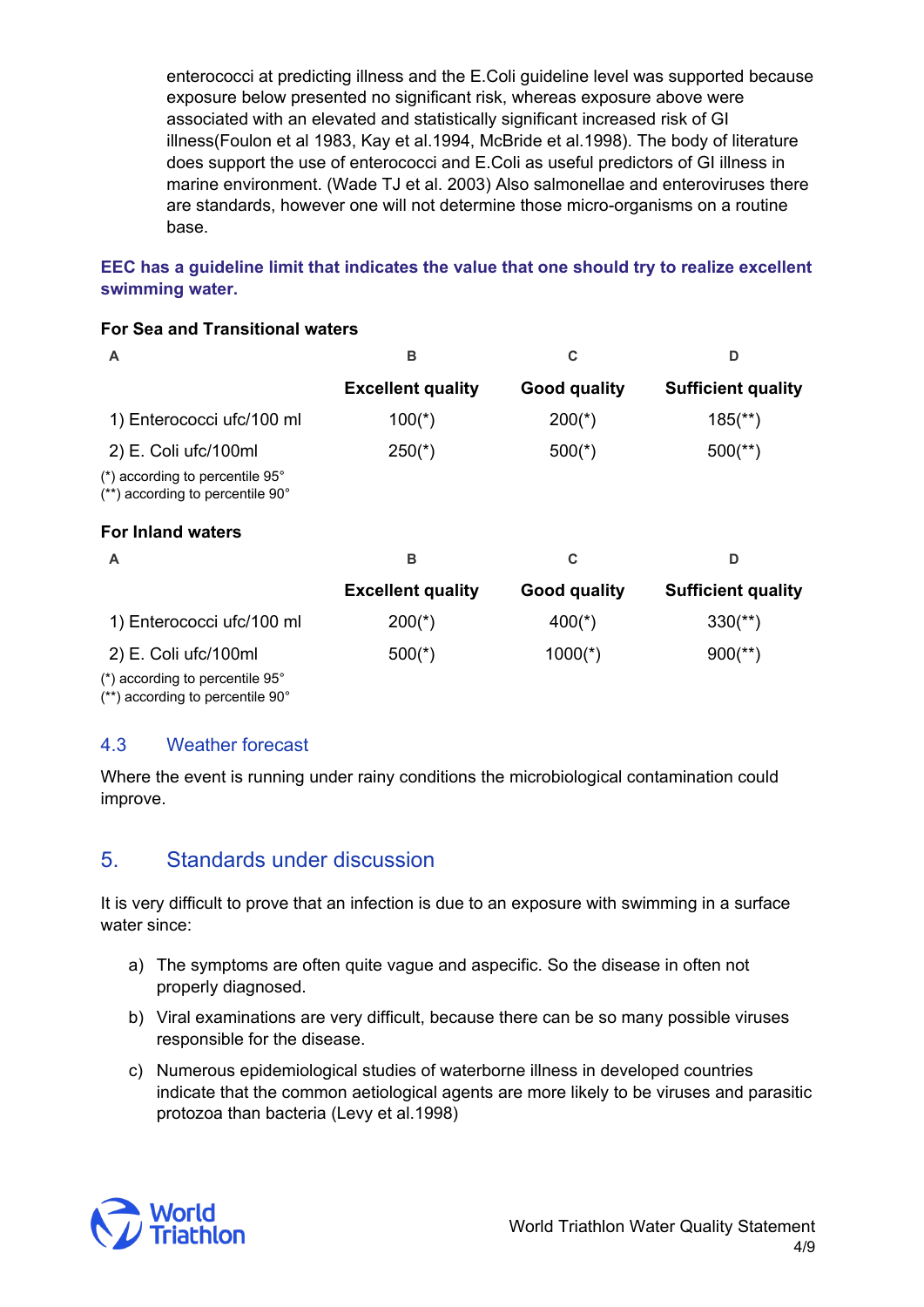- d) It is very difficult to establish the relationship with the exposure to the swim water because there is no routine testing for those viruses and because the symptoms in general only start several weeks after the exposure.
- e) No treatment is available for those viral illnesses so a practical working doctor is no so eager to find out which virus was the cause of the disease. In the contrary when a doctor considers a possible leptospirosis infection that may look quite similar it has much more practical implications for the treatment to determine whether or not the patient is infected.

We learn from this that it may very well be possible that the health problems associated with faecal contaminated swimming water do not restrict themselves to the rather innocent gastroenteritis.

# 6. World Triathlon Water Quality Rules

### **Since 2010 World Triathlon adopted the EEC standards 2006/7/EC of bathing water quality.**

Especially for international competitions it is absolutely necessary to get a clear view on the water quality of such competitions. Since in some countries there is risk for some very serious disease causing health problems (Migliorini S,2009).

# 6.1 Water quality tests submit to World Triathlon

- According to World Triathlon rules, the LOC must submit water quality tests:
- Two months before the competition
- 7 days before the competition
- On the first competition day of the event for statistical purposes only.

Samples of the water collected from three different locations on the swim course will be separately analysed and the poorest results will determine if the swim can take place. The swim will be allowed if the following values are below the level of tolerance in the different types of water.

# Sea and Transitional waters:

- PH between 6 and 9
- Enterococci not more than 100 per 100 ml (ufc/100ml)
- E. Coli not more than 250 per 100 ml (ufc/100ml)
- Absence of positive visual evidence of Red Tide Algal bloom.

#### Inland waters

- PH between 6 and 9
- Enterococci not more than 200 per 100 ml(ufc/100ml)
- E. Coli not more than 500 per 100 ml(ufc/100ml)
- The presence of Blue-Green Algal bloom/scum (cyanobacteria) with more than 100.000 cells/ml. This test is only acquired in case of positive visual evidence of Blue Green Algal bloom. Because of the potential for rapid scum formation daily

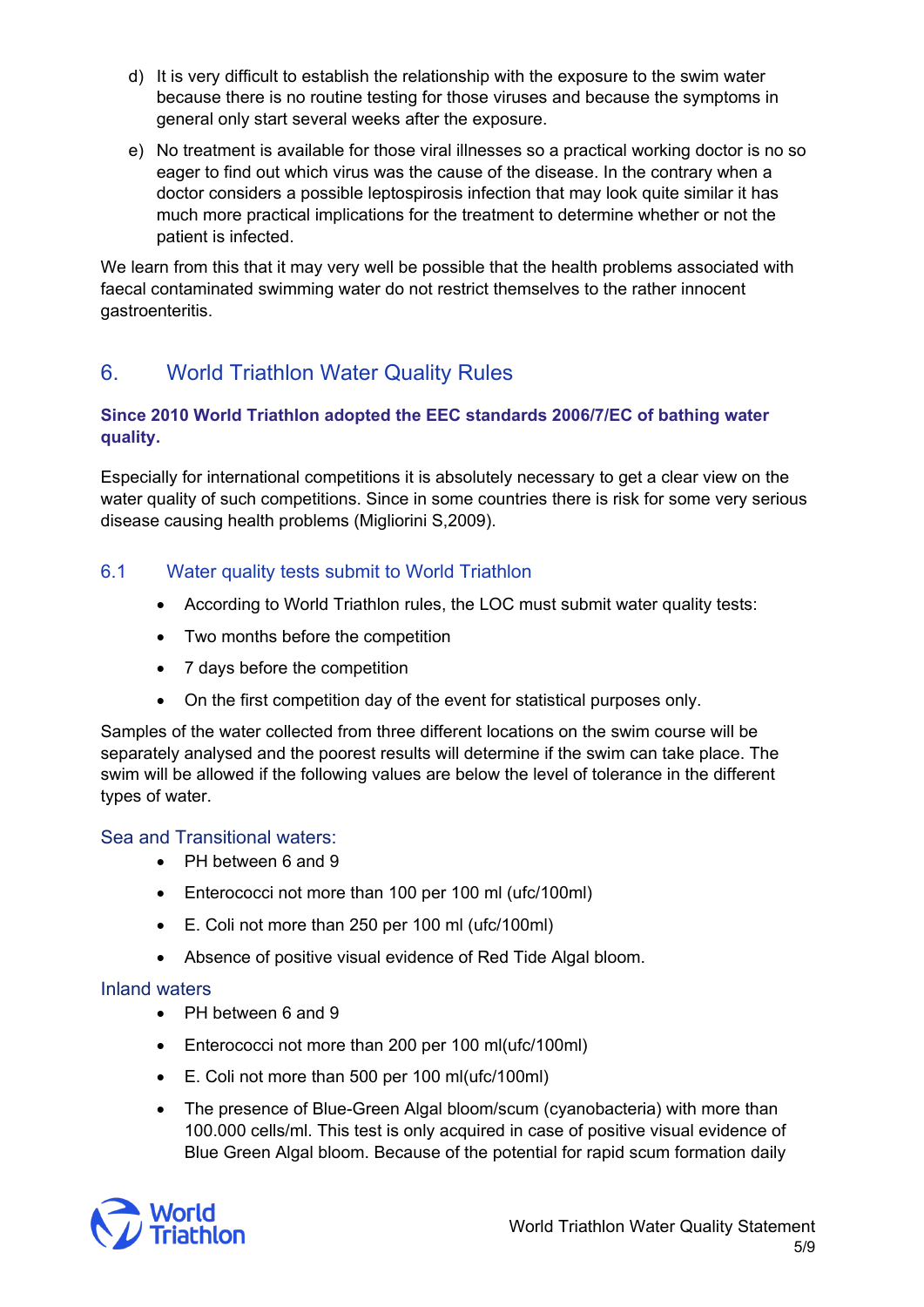sanitary inspection is mandatory by the LOC Medical Director in the two weeks before the competition in the area prone to scum formation. Where not scums are visible, but the water shows strong greenish discoloration, turbidity and the transparency is less than 0.5 m the cyanobacteria test must be performed.

**World Triathlon recommend to organize only triathlons in swimming water that falls in the Excellent water quality category. If the water quality test shows values out of the tolerance limits as indicated above the swim will be cancelled, unless the World Triathlon Medical Committee permits the Good Water Quality category.**

The water quality results delivery may vary from 48 hours to 96 hours depending on the methodology that the laboratory is using; therefore, making a decision on competition delay based purely on data that is not reflecting the current conditions 100% is not advisable. Particularly in cases where the event is running under raining conditions World Triathlon use approach recommended by WHO to guide decision making (Water Quality Decision Matrix) by combining:

- water quality analysis
- sanitary inspection
- weather forecasts

# 6.2 Water Quality Decision Matrix - Sea and Transition water

|                                                                                               |                 | Enterococci <100*<br>Two past results<br>$E.Coli < 250*$ | <b>200*</b><br>$\overline{c}$<br>500*<br>8<br>$\overline{\phantom{0}}$<br>E.Coli 250 to<br>Enterococci<br>Last results | Enterococci 100 to 200<br>500*<br>Two past results<br>Coli 250 to<br>щі | Enterococci >200*<br>500*<br>Last results<br>E.Coli > |
|-----------------------------------------------------------------------------------------------|-----------------|----------------------------------------------------------|------------------------------------------------------------------------------------------------------------------------|-------------------------------------------------------------------------|-------------------------------------------------------|
| <b>Sanitary inspection</b><br>category<br>(susceptibility to<br>faecal influence)<br>$\cdots$ | Low             | 1                                                        | $\overline{2}$                                                                                                         | $\overline{2}$                                                          | 4                                                     |
|                                                                                               | <b>Moderate</b> | 1                                                        | $\overline{2}$                                                                                                         | 3                                                                       | 4                                                     |
|                                                                                               | <b>High</b>     | $\overline{2}$                                           | 3                                                                                                                      | 3                                                                       | 4                                                     |

(\*) ufc/100ml

Key for levels:

| 1            | Very Good Water Quality: (E.Coli < 250 ufc/100ml or Enterococci < 100<br>ufc/100 ml) with no or potential visual pollution during sanitary inspection or<br>forecasted heavy rain; |
|--------------|------------------------------------------------------------------------------------------------------------------------------------------------------------------------------------|
| $\mathbf{2}$ | Good Water Quality: (E.Coli < 250 ufc/100 ml or Enterococci < 100 ufc/100<br>ml) with poor visual pollution during sanitary inspection or forecasted heavy<br>rain.                |

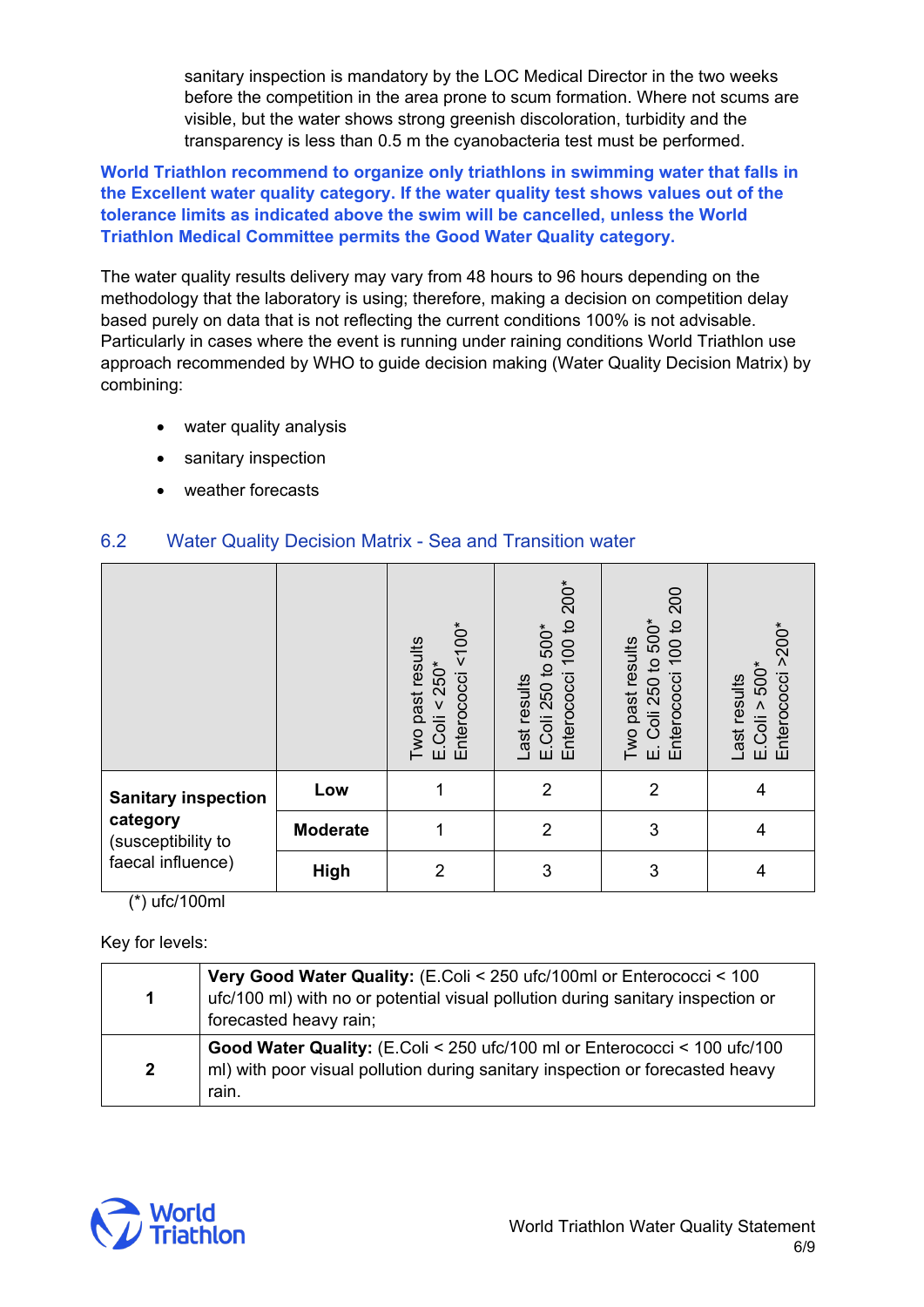| $\mathbf 2$ | Good Water Quality: (E.Coli 250 to 500 ufc/100ml or Enterococci 100 to 200<br>ufc/100ml) with no or potential visual pollution during sanitary inspection or<br>forecasted heavy rain.                 |
|-------------|--------------------------------------------------------------------------------------------------------------------------------------------------------------------------------------------------------|
| 3           | Fair Water quality: (E.Coli 250 to 500 ufc/ml or Enterococci 100 to 200 ufc/ml)<br>but with potential or poor visual pollution during sanitary inspection and/or<br>potential for forecast heavy rain; |
| 4           | Poor Water Quality: (E.Coli >500 ufc/ml or Enterococci >200 ufc/ml) with any<br>visual pollution during sanitary inspection and /or potential for forecast heavy<br>rain.                              |

# 6.3 Water Quality Decision Matrix - Inland water

|                                                                                   |                 | $~500*$<br>Two past results<br>$< 500*$<br>Enterococci<br>E.Coli | 200 to 400*<br>500 to 1000*<br>Enterococci<br>Last result<br>E.Coli | 200 to 400*<br>1000*<br>Two past results<br>$\overline{c}$<br>500<br>Enterococci<br>Coli<br>щі | $>400*$<br>1000*<br>Enterococci<br>result<br>Λ<br>E.Coli<br>Last r |
|-----------------------------------------------------------------------------------|-----------------|------------------------------------------------------------------|---------------------------------------------------------------------|------------------------------------------------------------------------------------------------|--------------------------------------------------------------------|
| <b>Sanitary inspection</b><br>category<br>(susceptibility to<br>faecal influence) | Low             |                                                                  | $\overline{2}$                                                      | $\overline{2}$                                                                                 | 4                                                                  |
|                                                                                   | <b>Moderate</b> | 1                                                                | $\overline{2}$                                                      | 3                                                                                              | 4                                                                  |
|                                                                                   | High            | $\overline{2}$                                                   | 3                                                                   | 3                                                                                              | 4                                                                  |

(\*) ufc/100ml

Key for levels:

| 1            | Very Good Water Quality: (E.Coli <500 ufc/100 or Enterococci <200<br>ufc/100ml) with no or potential visual pollution during sanitary inspection or<br>forecasted heavy rain;                                 |
|--------------|---------------------------------------------------------------------------------------------------------------------------------------------------------------------------------------------------------------|
| $\mathbf{2}$ | Good Water Quality: (E.Coli <500 ufc/100ml or Enterococci <200 ufc/100ml)<br>with poor visual pollution during sanitary inspection or forecasted heavy rain;                                                  |
| $\mathbf{2}$ | Good Water Quality: (E.Coli500 to 1000 ufc/100ml or Enterococci 200 to 400<br>ufc/100ml) but no or potential visual pollution during sanitary inspection or<br>forecasted heavy rain;                         |
| 3            | Fair Water Quality: (E.Coli 500 to 1000 ufc/100ml or Enterococci 200 to 400<br>ufc/100ml) but with potential or poor visual pollution during sanitary inspection<br>and/or potential for forecast heavy rain; |
| 4            | Poor Water Quality: (E.Coli >1000 ufc/100ml or Enterococci >400 ufc/100ml)<br>with any visual pollution during sanitary inspection and/or potential for forecast<br>heavy rain.                               |

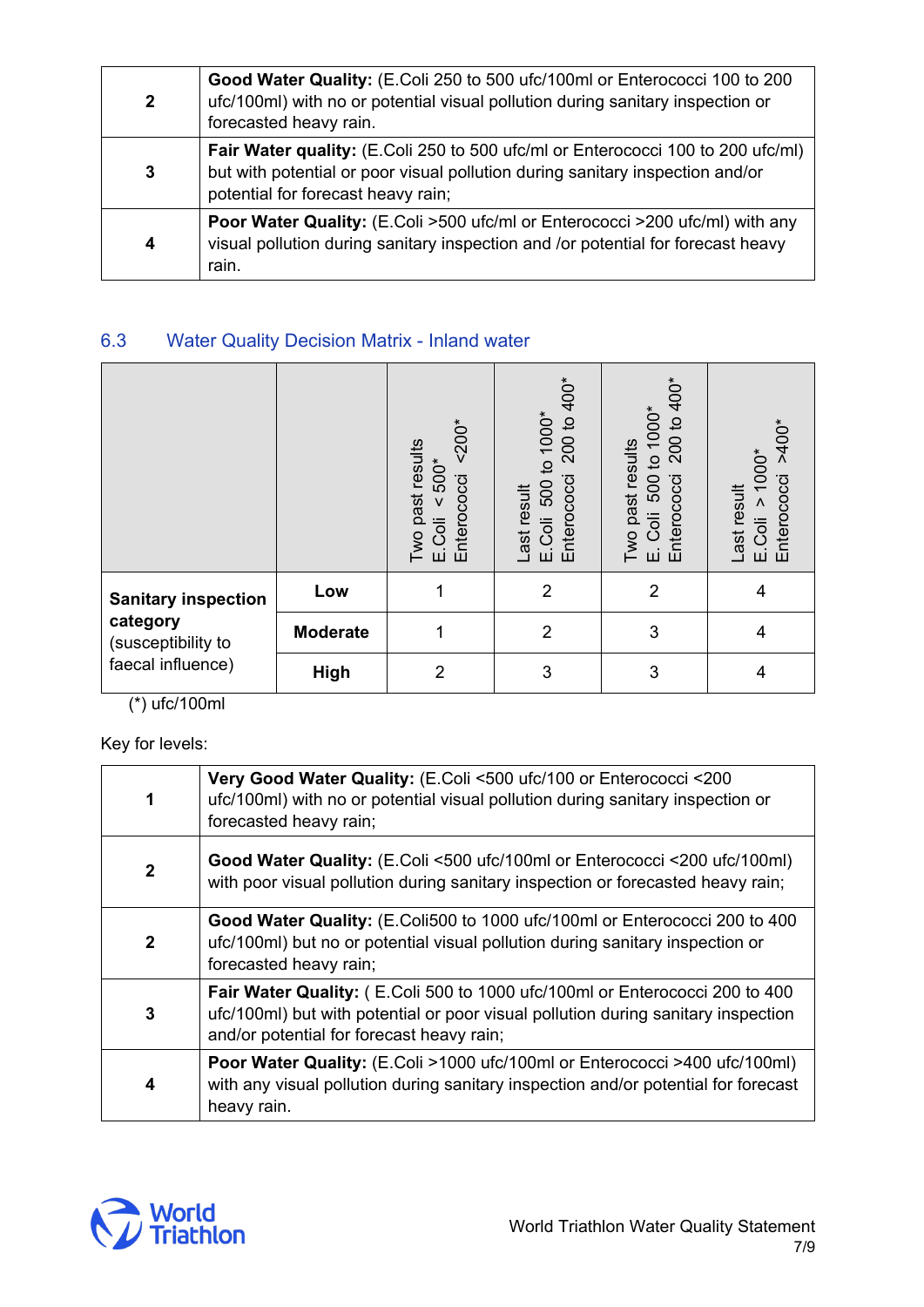**World Triathlon recommend to organise only triathlon in swimming water that falls in the Decision Matrix Very Good Water Quality category. If the water quality decision matrix shows values out of the World Triathlon tolerance limits, the swim will be cancelled, unless World Triathlon Medical Committee permits the Good Water Quality category.**

#### 4/02/2019

Dr Sergio Migliorini

World Triathlon Medical Committee Chair On behalf of the World Triathlon Medical Committee

#### **References**

Bathing water quality EEA - [http://www.eea.europa.eu/data-and-maps/indicators/bathing](http://www.eea.europa.eu/data-and-maps/indicators/bathing-water-quality)[water-quality](http://www.eea.europa.eu/data-and-maps/indicators/bathing-water-quality)

Baudisova D. Evaluation of Escherichia Coli as the main indicator of faecal pollution. Wat Sci Technol 35:333-6.,1997.

Briancesco R. Indicatori microbiologici e valutazione della qualità delle acque superficiali. Ann Ist Sp Sanità 41(3) 353-358, 2005

Foulon G, Maurin J, Quoi N, Martin-Buoyer G. Etude de la morbidité humaine en relation avec la pollution bactériologique des eaux de baignade en mer. Rev Fr Sci Beaux . 2:127-143.1983

Kay D, Fleisher JM, Salmon RL, Jones F, Weyer MD, Godfree Af et al. Predicting likelihood of gastroenteritis from sea bathing: results from randomized exposure. Lancet 344:905- 909.1994.

Levy DA, Bens MS, Craun GF, Calderon RL, Herwaldt, Surveillance of waterborne- diseases outbreaks US 1995-1996. Morb MortalWkly Rep 47:1-34, 1998.

McBride GB, Salmondo CE, Bandarana DR, Turner SJ, Lewis GD, Till DG. Health effect of marine bathing in New Zealand. JInt J Environment Health res. 8.173-189,1998.